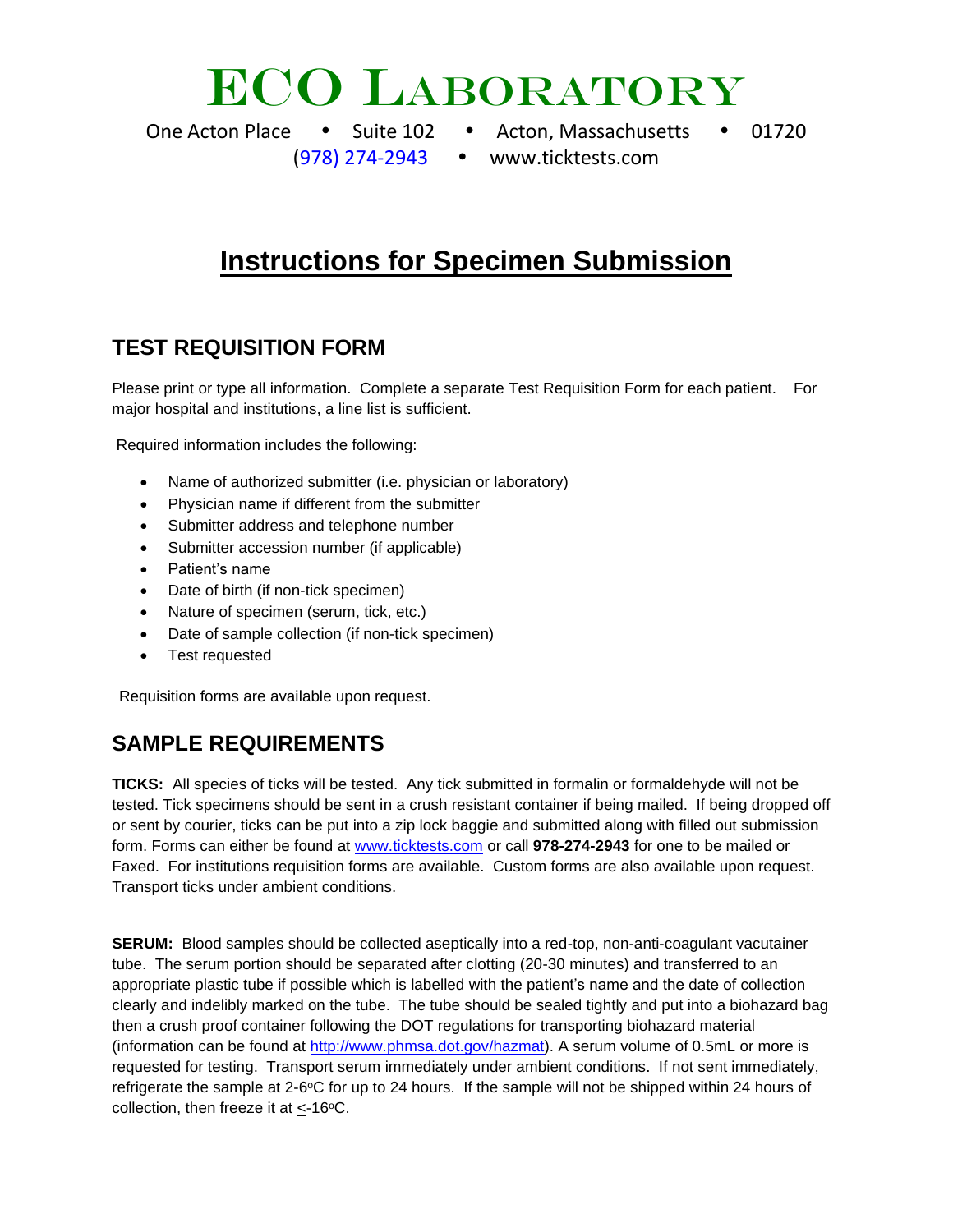# **ECO LABORATORY**

One Acton Place • Suite 102 • Acton, Massachusetts • 01720 [\(978\) 274-2943](tel:9782742943) www.ticktests.com

**PLASMA:** Blood samples should be collected aseptically into an EDTA (purple top) tube. The tube should be spun and the plasma portion transferred to an appropriate plastic tube if possible which is labelled with the patient's name and the date of collection clearly and indelibly marked on the tube. The tube should be sealed tightly and put into a biohazard bag then a crush proof container following the DOT regulations for transporting biohazard material (information can be found at [http://www.phmsa.dot.gov/hazmat\)](http://www.phmsa.dot.gov/hazmat). A plasma volume of 0.5mL or more is requested for testing. Transport plasma immediately under ambient conditions. If not sent immediately, refrigerate the sample at 2-6°C for up to 24 hours. DO NOT FREEZE WHOLE BLOOD.

**CSF:** CSF samples should be collected aseptically and transferred into a plastic screw-capped, sterile vial. All specimen containers must be clearly labelled with the patient's name and the date of collection. The tube should be sealed tightly and put into a biohazard bag then a crush proof container following the DOT regulations for transporting biohazard material (information can be found at [http://www.phmsa.dot.gov/hazmat\)](http://www.phmsa.dot.gov/hazmat). A CSF volume of 1.0mL or more is requested for testing. If necessary a minimum volume of 0.5mL may be submitted. A concomitant serum specimen must accompany a CSF sample if a CSF/serum antibody ratio is to be determined. Transport CSF immediately under ambient conditions. If not sent immediately, refrigerate the sample at 2-6°C for up to 24 hours.

**SYNOVIAL FLUID:** Synovial fluid samples should be collected aseptically and transferred into a plastic screw-capped, sterile vial. All specimen containers must be clearly labelled with the patient's name and the date of collection. The tube should be sealed tightly and put into a biohazard bag then a crush proof container following the DOT regulations for transporting biohazard material (information can be found at [http://www.phmsa.dot.gov/hazmat\)](http://www.phmsa.dot.gov/hazmat). A synovial fluid volume of 0.5mL or more is requested for testing. Transport synovial fluid specimens immediately under ambient conditions. If not sent immediately, refrigerate the sample at  $2$ -6 $\degree$ C for up to 24 hours.

#### **Be sure that individual tubes are labeled using indelible ink with the patient name and collection date.**

**Unacceptable Specimens**

- **1. Needles**
- **2. Animal blood specimens**
- **3. Improperly labeled specimens**